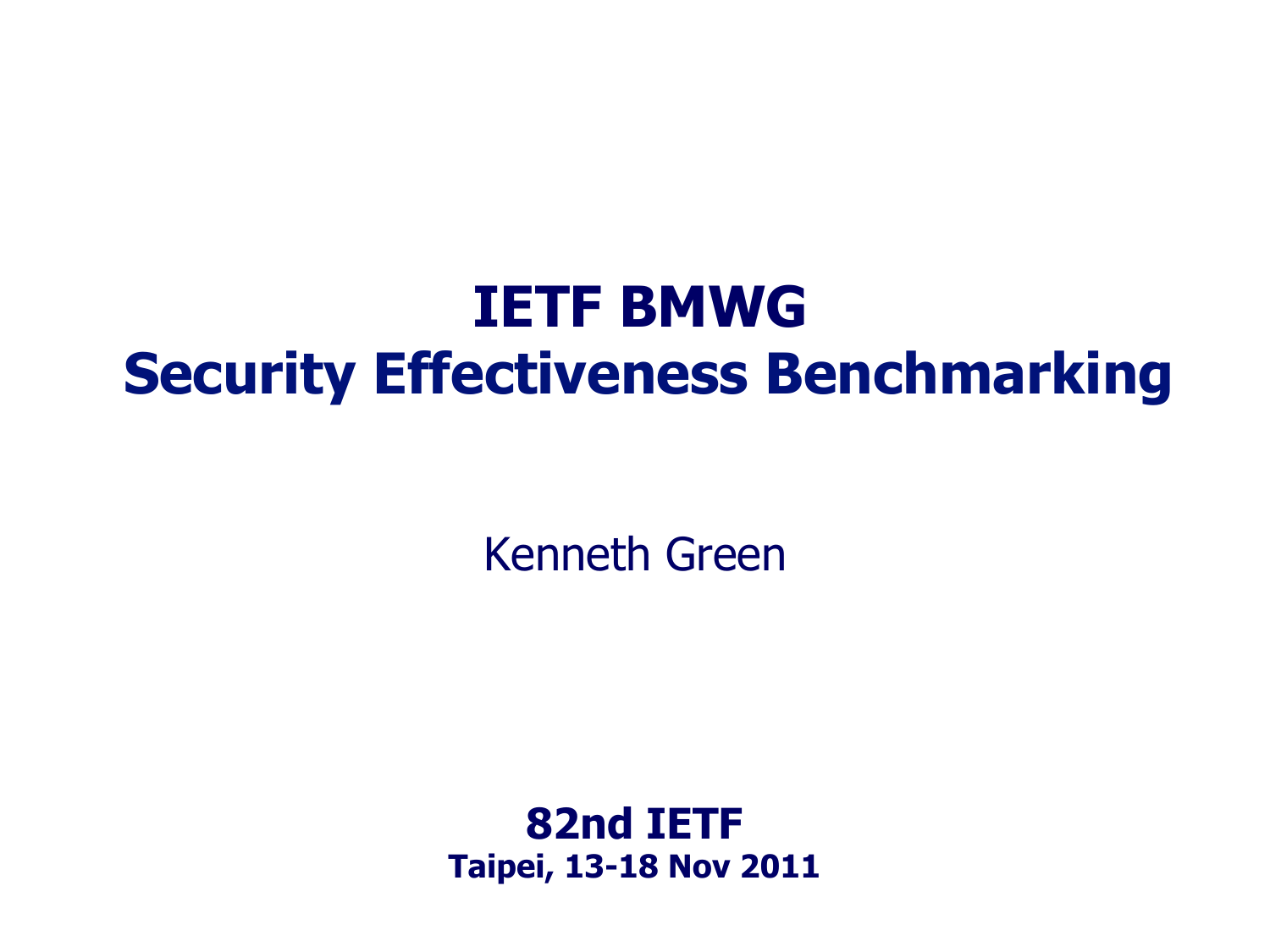### **Critical Functions of Content Aware Devices**

Content-aware security devices perform the following key functions:

- 1. Categorise traffic as either legal or illegal
- 2. Log/notify about illegal traffic (in-band/out-of-band)
- 3. Block illegal traffic (in-band)
- 4. Forward legal traffic (in-band)

All devices must implement categorisation as it is fundamental to the other functions.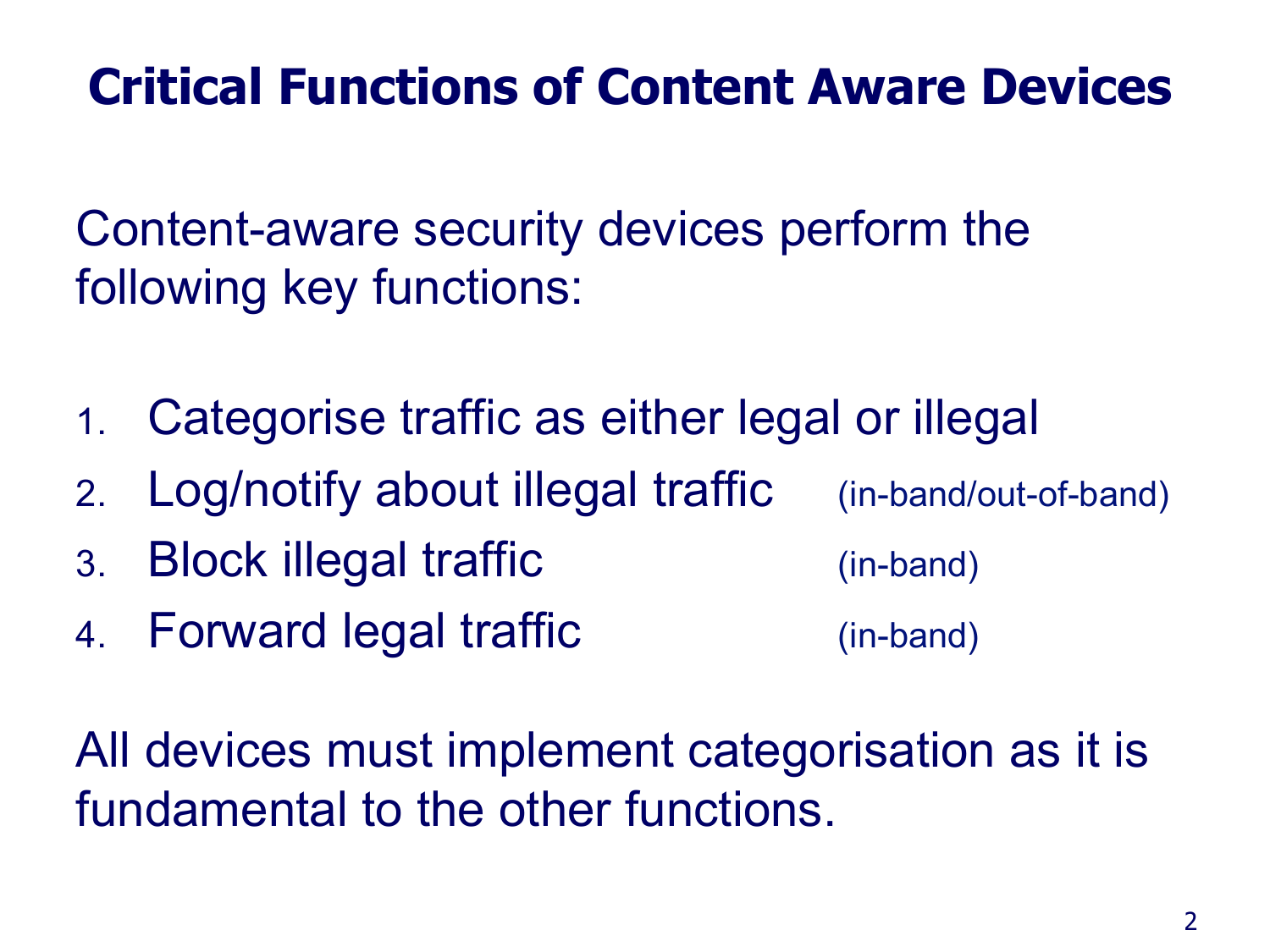#### **Distinguishing Performance and Effectiveness**

■ **Security Performance** = how well a content-aware device forwards good traffic with security features enabled and in the presence of illegal traffic.

This has begun to be addressed by: **draft-hamilton-bmwg-ca-bench\_xxx** 

- **EXECUTE Security Effectiveness** = how well the device categorises traffic.
	- No false negatives = accurately identifies all evil traffic
	- $\blacksquare$  No false positives = never flags good traffic as evil

**This is not currently addressed.**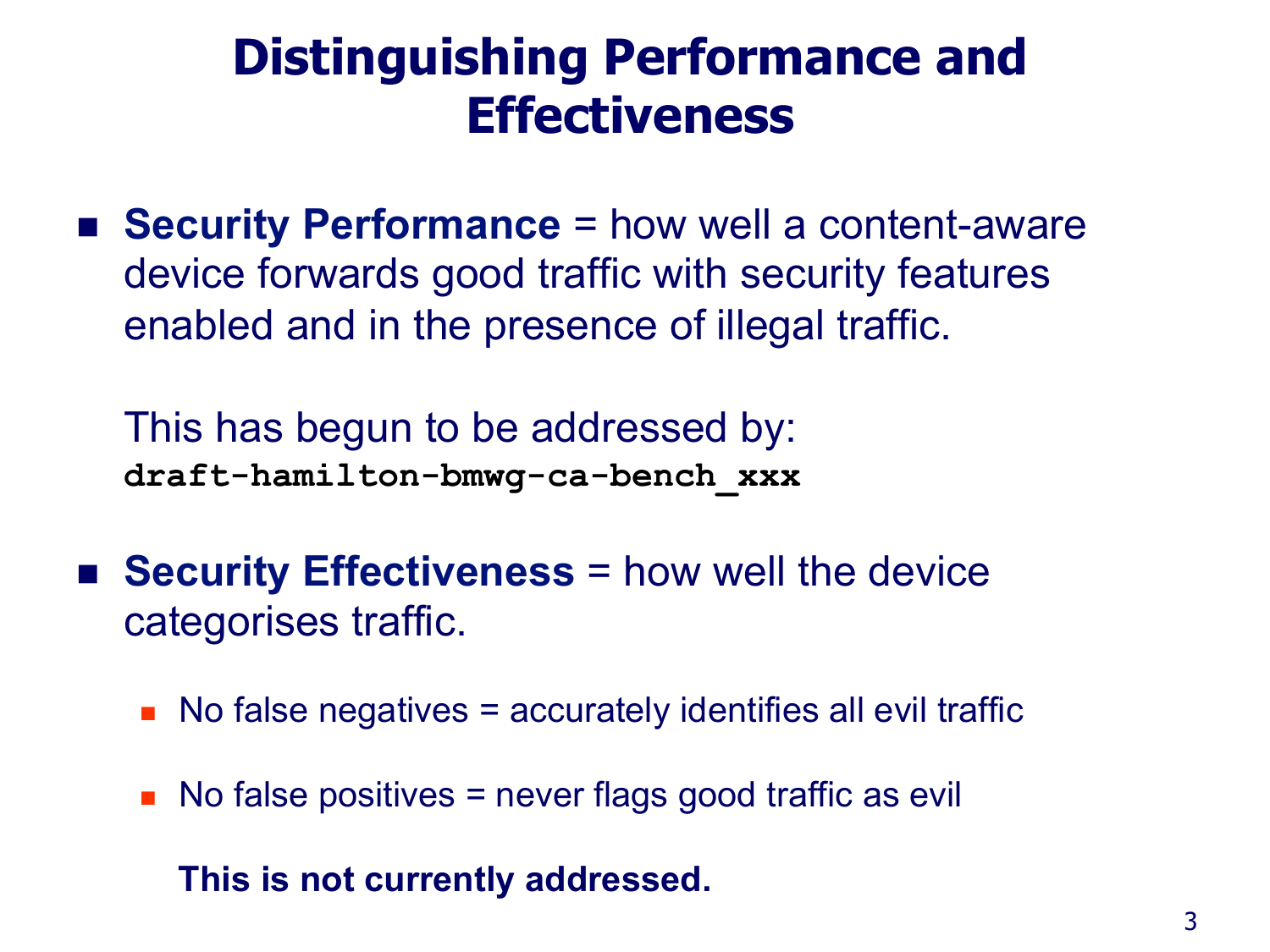### **The Proposed Drafts**

**Two drafts:** Terminology and methodology for Security Effectiveness benchmarking

- **Example 1 Terminology** draft will cover items specific to Security Effectiveness testing
	- **E.** Legal traffic, Illegal traffic (taking RFC2647 as a starting point)
	- Vulnerability, Malware, Virus, Trojan, Rootkit ...
	- False positive, false negative ...
	- **.** Wildlist
	- **.** Others TBD (as required by the Methodology draft)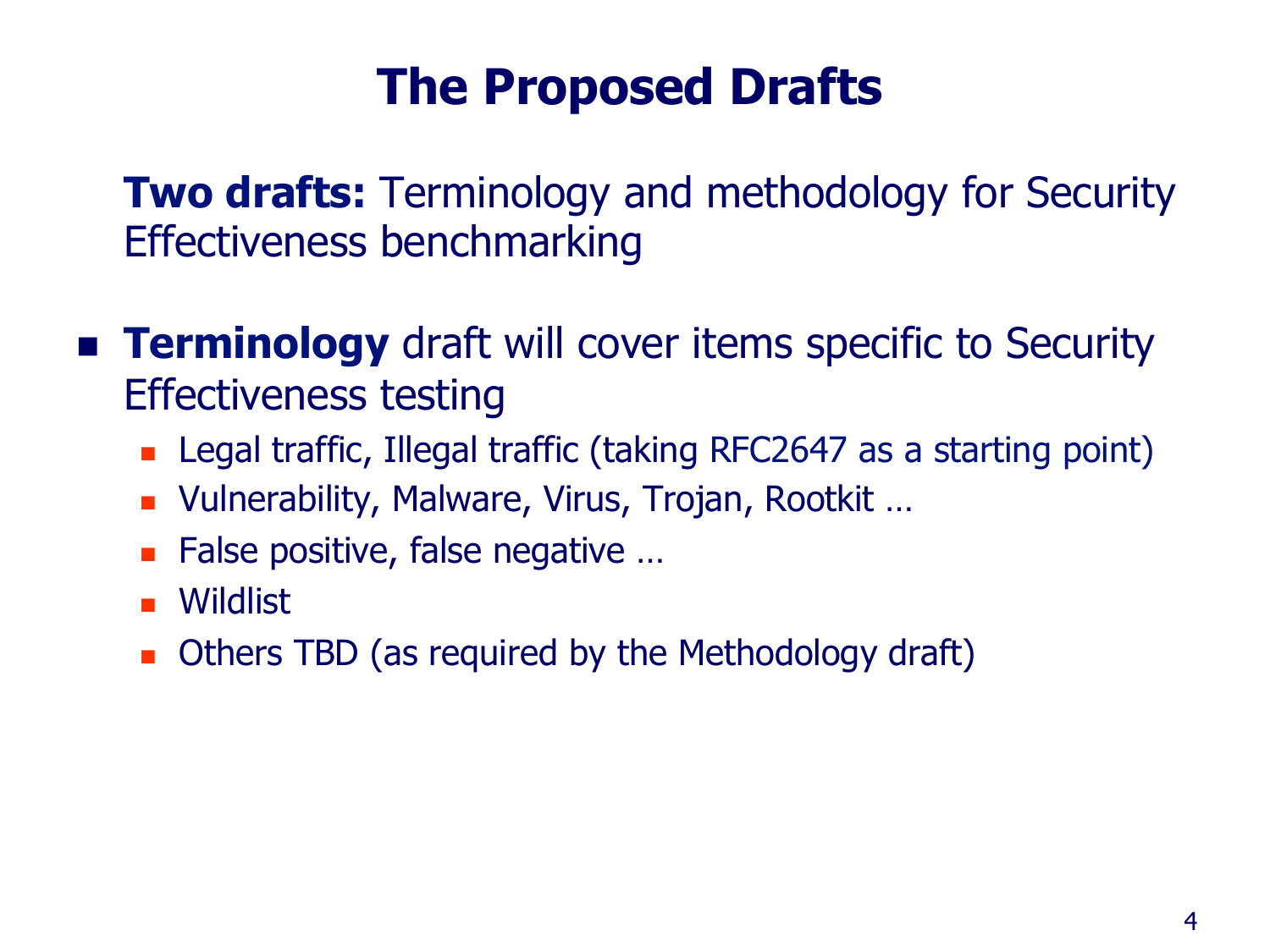# **The Proposed Drafts (cont.)**

**Methodology** draft will provide general information on test setups and test results, then describe the specific benchmark metrics and tests

- **E.** Maximum Attack Blocking Rate
- **E.** Useful Attack Blocking Rate
- ! Attack Blocking Effectiveness
- ! Others TBD
- **EXECUTE:** Results to include details of all attacks and identify those blocked and those not blocked.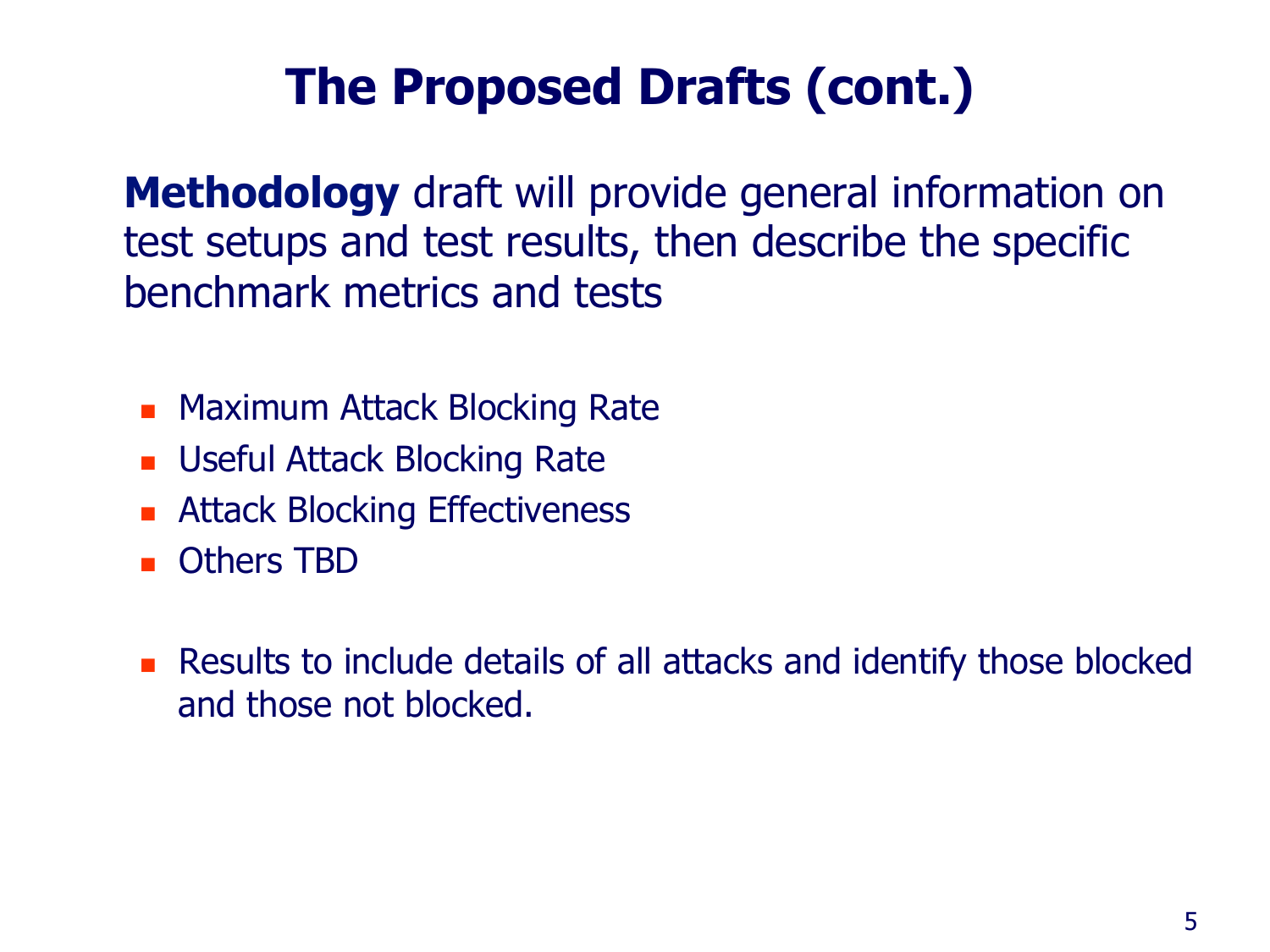# **Why Do We Need To Do This?**

- **If the nature of this testing is orthogonal to that of performance** testing and is not covered by existing RFCs or IDs.
	- **EX A security device with high forwarding performance is of little use if it** misses malicious traffic.
	- **EXECUTERENT CULTERET IS CULTER** is no standard way to validate effectiveness of security solutions and hence no mechanism exists for realistic apples-to-apples comparisons of the breadth and currency of competing solutions.
- The range of security challenges grows exponentially
	- **Existing exploits and malware remain a risk and effectiveness against** them must be validated for both new and updated products.
	- **.** New exploits and malware appear all the time requiring re-validation of the effectiveness of existing devices and solution updates.